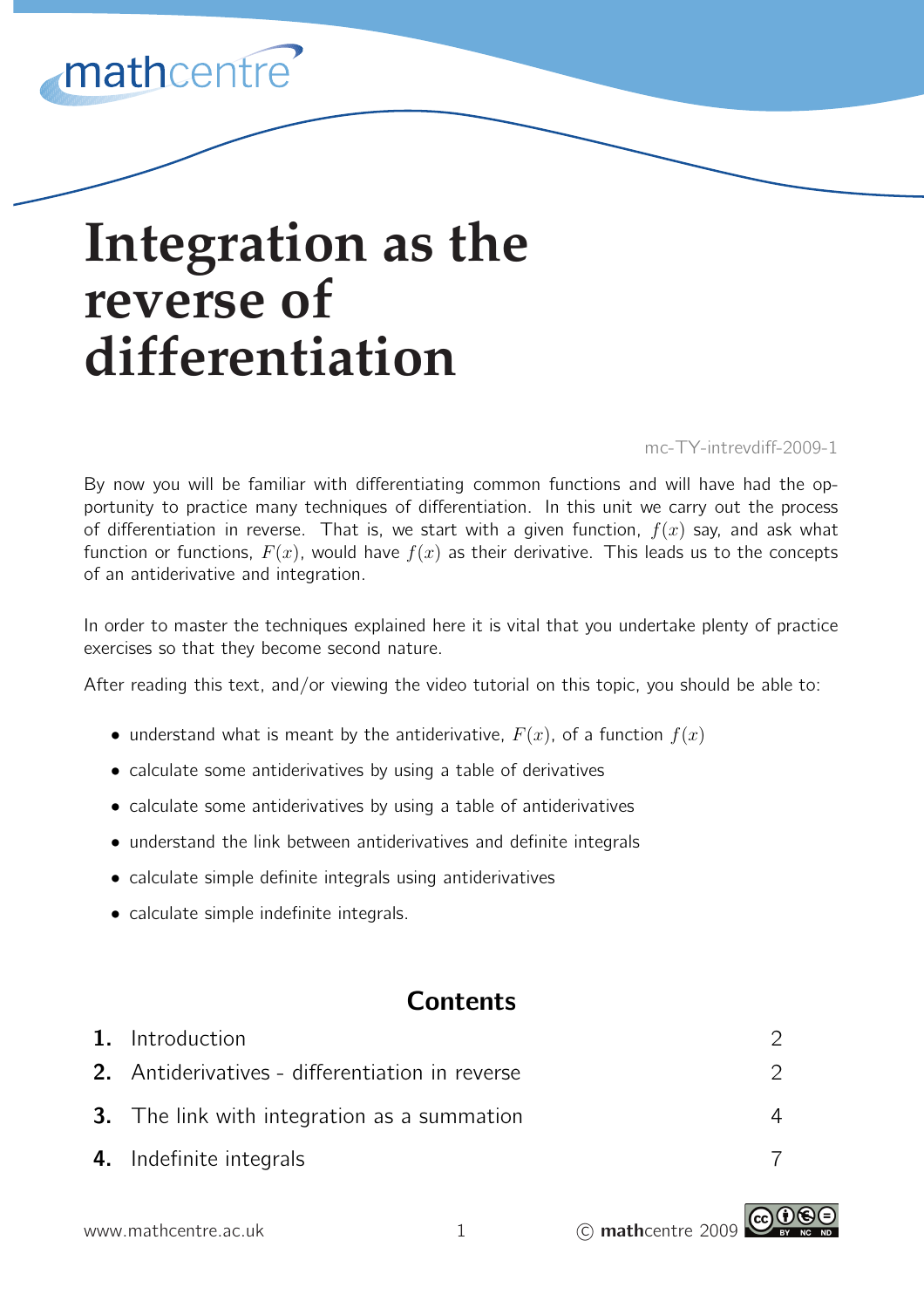## **1. Introduction**

By now you will be familiar with differentiating common functions and will have had the opportunity to practice many techniques of differentiation. In this unit we carry out the process of differentiation in reverse. That is, we start with a given function,  $f(x)$  say, and ask what function or functions,  $F(x)$ , would have  $f(x)$  as their derivative. This leads us to the concepts of an antiderivative and integration.

An earlier unit, *Integration as summation*, explained integration as the process of adding rectangular areas. To evaluate integrals defined in this way it was necessary to calculate the limit of a sum - a process which is cumbersome and impractical. In this unit we will see how integrals can be found by reversing the process of differentiation - that is by finding antiderivatives.

## **2. Antiderivatives - differentiation in reverse.**

Consider the function  $F(x) = 3x^2 + 7x - 2$ . Suppose we write its derivative as  $f(x)$ , that is  $f(x) = \frac{\mathrm{d}F}{\mathrm{d}x}$  $dx$ . You already know how to find this derivative by differentiating term by term to obtain  $f(x) = \frac{\mathrm{d}F}{\mathrm{d}x}$  $dx$  $= 6x + 7$ . This process is illustrated in Figure 1.



Figure 1. The function  $F(x)$  is an antiderivative of  $f(x)$ 

Suppose now that we work back to front and ask ourselves which function or functions could possibly have  $6x+7$  as a derivative. Clearly, one answer to this question is the function  $3x^2+7x-2$ . We say that  $F(x) = 3x^2 + 7x - 2$  is an **antiderivative** of  $f(x) = 6x + 7$ .

There are however other functions which have derivative  $6x + 7$ . Some of these are

$$
3x^2 + 7x + 3
$$
,  $3x^2 + 7x$ ,  $3x^2 + 7x - 11$ 

The reason why all of these functions have the same derivative is that the constant term disappears during differentiation. So, all of these are antiderivatives of  $6x+7$ . Given any antiderivative of  $f(x)$ , all others can be obtained by simply adding a different constant. In other words, if  $F(x)$ is an antiderivative of  $f(x)$ , then so too is  $F(x) + C$  for any constant C.

#### Example

- (a) Differentiate  $F(x) = 4x^3 7x^2 + 12x 4$  to find  $f(x) = \frac{dF}{dx}$  $dx$ .
- (b) Write down several antiderivatives of  $f(x) = 12x^2 14x + 12$ .

www.mathcentre.ac.uk 2 C mathcentre 2009

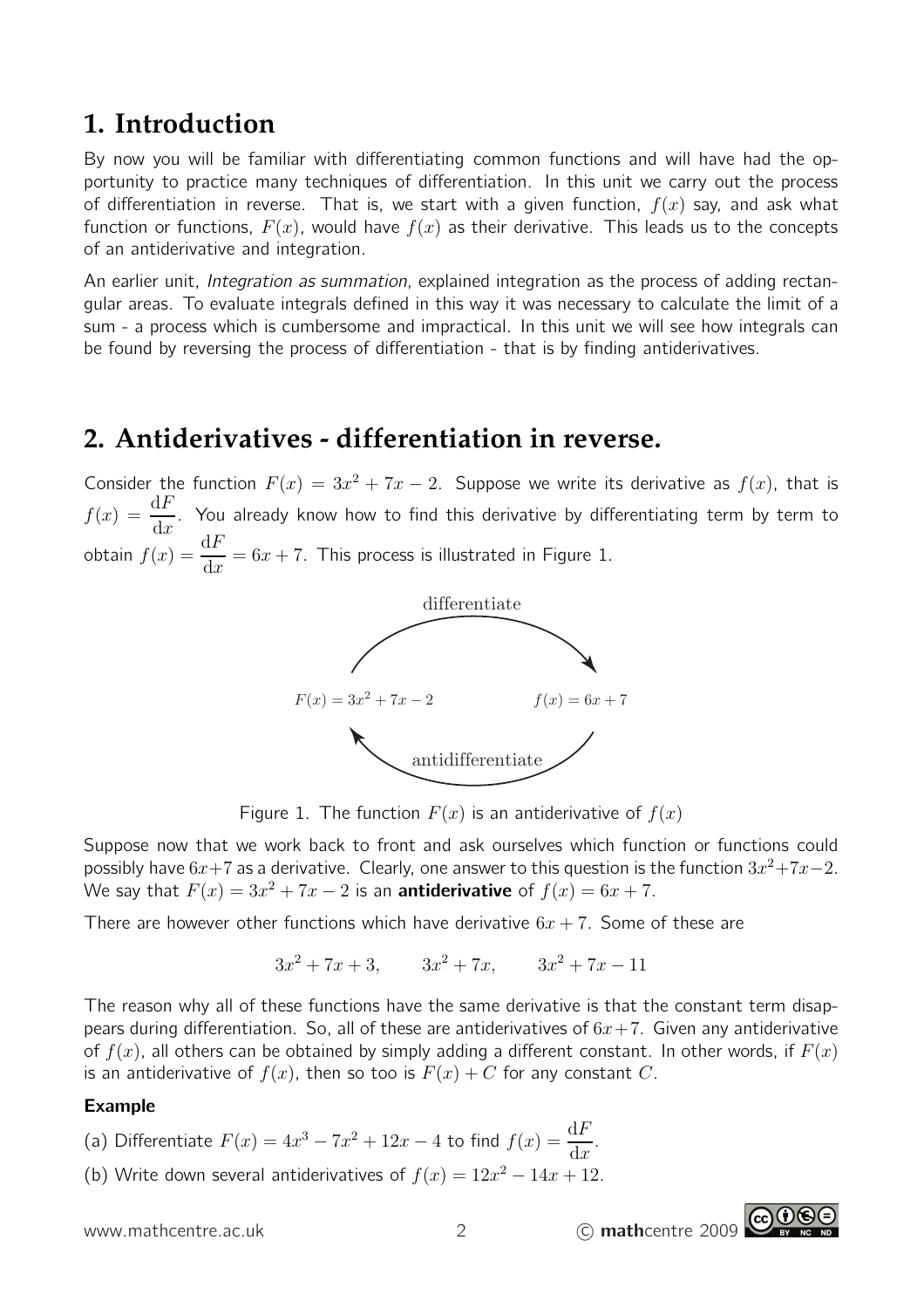#### Solution

(a) Differentiating  $F(x) = 4x^3 - 7x^2 + 12x - 4$  we find  $f(x) = \frac{dF}{dx}$  $dx$  $= 12x^2 - 14x + 12$ . We can deduce from this that an antiderivative of  $12x^2 - 14x + 12$  is  $4x^3 - 7x^2 + 12x - 4$ .

(b) All other antiderivatives of  $f(x)$  will take the form  $F(x) + C$  where C is a constant. So, the following are all antiderivatives of  $f(x)$ :

 $4x^3 - 7x^2 + 12x - 4$ ,  $4x^3 - 7x^2 + 12x - 10$ ,  $4x^3 - 7x^2 + 12x$ ,  $4x^3 - 7x^2 + 12x + 3$ 

From these examples we deduce the following important observation.



A function  $F(x)$  is an antiderivative of  $f(x)$  if  $\frac{\mathrm{d}F}{\mathrm{d}x}$  $dx$  $= f(x).$ If  $F(x)$  is an antiderivative of  $f(x)$  then so too is  $F(x) + C$  for any constant C.

We can deduce many antiderivatives that we will need simply by reading a table of derivatives from right to left, instead of from left to right. However, in practice tables of antiderivatives are commonly available such as that shown in Table 1.

| f(x)                | $F(x)$ , an antiderivative of $f(x)$                              |
|---------------------|-------------------------------------------------------------------|
| $k$ constant        | $kx+C$                                                            |
| $\boldsymbol{x}$    |                                                                   |
| $x^2$               |                                                                   |
| $x^n$ $(n \neq -1)$ | $rac{x^2}{2} + C$<br>$rac{x^3}{3} + C$<br>$rac{x^{n+1}}{n+1} + C$ |
| $\sin mx$           | $-\cos mx + C$<br>m                                               |
| $\cos mx$           | $-\sin mx + C$<br>$\,m$                                           |
| $e^{mx}$            | $\frac{1}{2}e^{mx} + C$<br>$\,m$                                  |

#### Table 1. Table of some common antiderivatives

#### Exercises 1.

Use the Table of antiderivatives to find  $F(x)$  given  $f(x)$ :

1. 
$$
f(x) = 5
$$
  
\n2.  $f(x) = x^8$   
\n3.  $f(x) = \frac{1}{x^2}$   
\n4.  $f(x) = e^{3x}$   
\n5.  $f(x) = e^{-2x}$   
\n6.  $\cos \frac{1}{2}x$ .

www.mathcentre.ac.uk 3 c mathcentre 2009

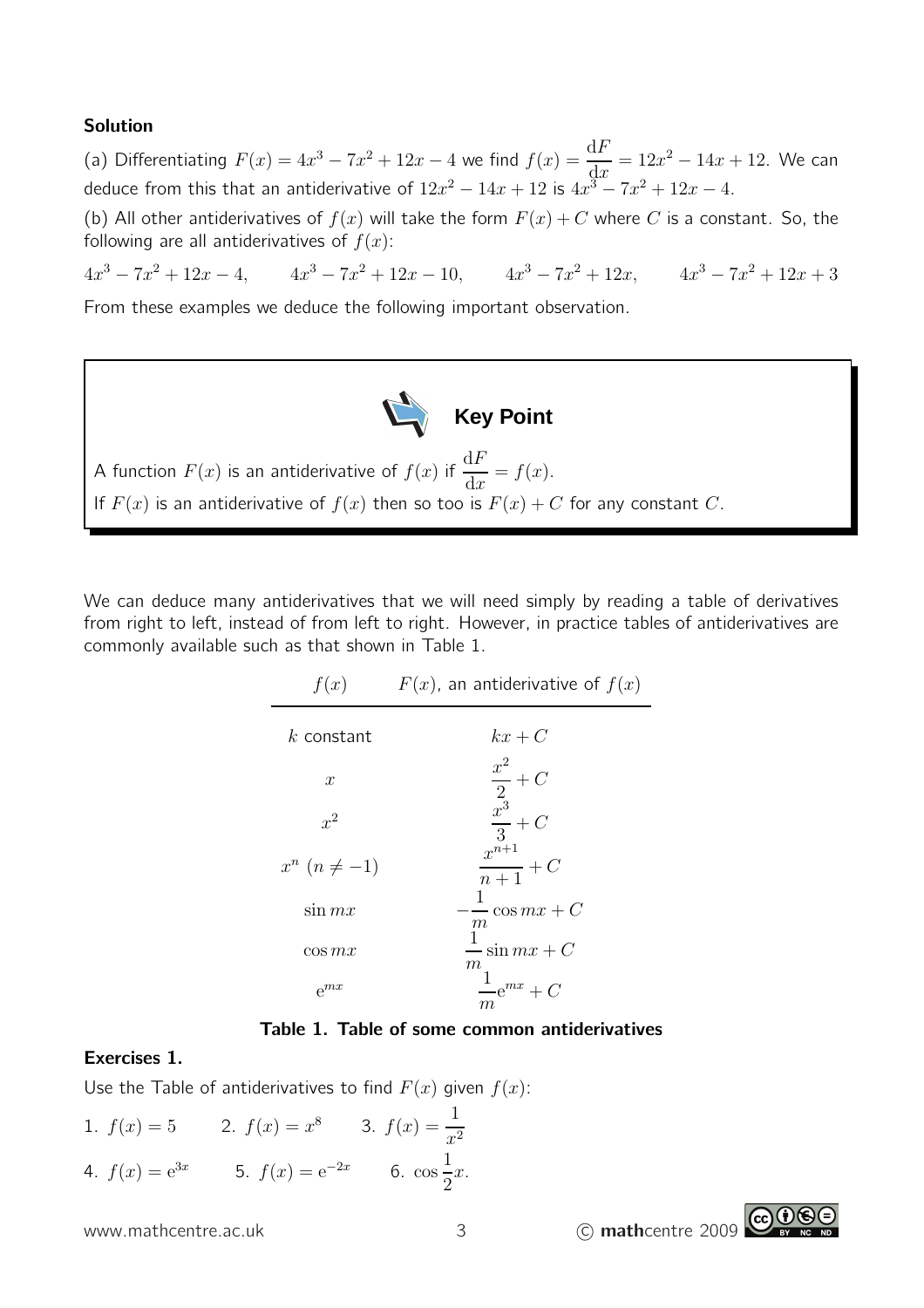## **3. The link with integration as a summation**

Consider that portion of the graph of  $y = f(x)$  to the right of the y axis as illustrated in Figure 2. Suppose  $f(x)$  lies entirely above the x axis. Clearly the area bounded by the graph and the x axis will depend upon how far to the right we move. That is the area,  $A$ , will depend upon the value of x,  $A = A(x)$ .



Figure 2. The area bounded by the graph will depend upon how far to the right we move, that is  $A = A(x)$ . Suppose we consider the additional contribution made to this area by moving a little further to the right as shown in Figure 3. Let this additional contribution be denoted by  $\delta A$ . Then  $\delta A$  is the change in area produced by increasing x by  $\delta x$ . Note then that  $\delta A = A(x + \delta x) - A(x)$ .



Figure 3. The additional contribution to the area is  $\delta A \approx f(x) \, \delta x$ .

This additional contribution,  $\delta A$ , can be approximated by assuming it has the form of a rectangle of height  $y = f(x)$  and width  $\delta x$ , that is

$$
\delta A \approx f(x)\delta x
$$

that is

$$
\frac{\delta A}{\delta x} \approx f(x)
$$

In the limit as  $\delta x$  tends to zero we have

$$
\frac{\mathrm{d}A}{\mathrm{d}x} = f(x)
$$

We can use the previous section to interpret this result.

Given that  $f(x)$  is the derivative of  $A(x)$  then,  $A(x)$  must be an antiderivative of  $f(x)$ , i.e.

$$
A(x) = F(x) + C \tag{1}
$$

In Section 2 we wrote  $F(x) + C$  for a whole family of functions all of which are antiderivatives when  $F(x)$  is. Now, we are looking for a specific antiderivative by choosing a specific value for C. This is obtained by noting that when  $x = 0$  the area bounded is zero, that is  $0 = F(0) + C$ , and this gives us a value for C, that is  $C = -F(0)$ .

We can use this result as follows: given a function  $f(x)$ , then the formula in Equation 1 can tell us the area under the graph provided we can calculate an antiderivative  $F(x)$ .

www.mathcentre.ac.uk 4 C mathcentre 2009

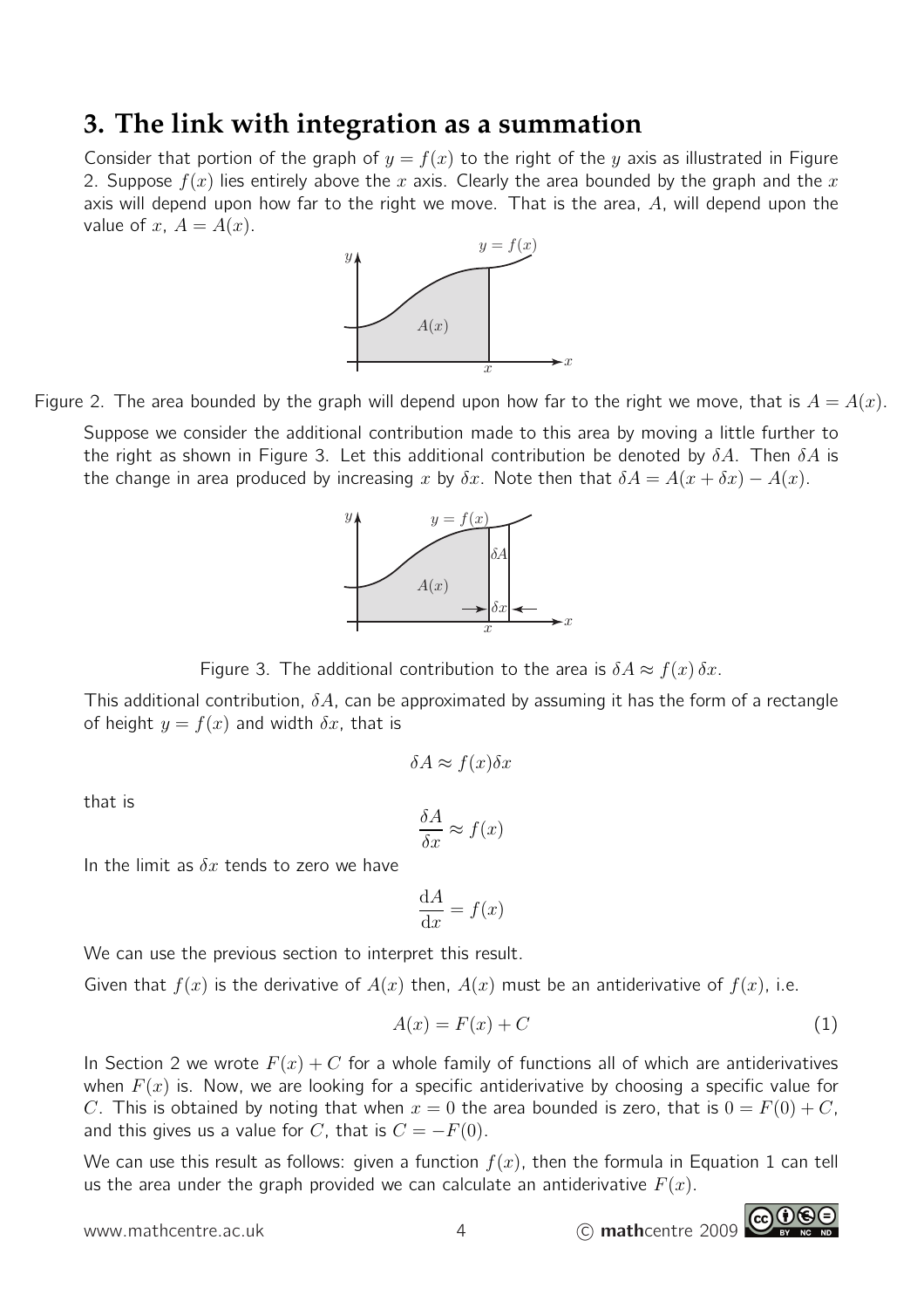Suppose now we want to find the area under the graph between  $x = a$  and  $x = b$  as shown in Figure 4.

The total area up to  $x = b$  is given, using Equation 1, by

$$
A(b) = F(b) + C
$$

The total area up to  $x = a$  is given, using Equation 1, by

$$
A(a) = F(a) + C
$$

And so, subtracting, the area between  $a$  and  $b$  is

$$
A(b) - A(a) = F(b) - F(a)
$$

Note how the C's cancel out.



Figure 4. The area between a and b is  $A(b) - A(a)$ .



When  $f(x)$  lies entirely above the x axis between a and b we can find the area under  $y = f(x)$ between a and b by finding an antiderivative  $F(x)$ , and evaluating this at  $x = a$  and at  $x = b$ . The area is then

$$
A = F(b) - F(a)
$$

In the unit entitled **Integration as a summation** we looked at how the area under a curve could be found by adding the areas of rectangular elements. It was shown that the area under  $y = f(x)$ between  $x = a$  and  $x = b$  is found from

$$
A = \lim_{\delta x \to 0} \sum_{x=a}^{x=b} f(x) \, \delta x
$$

This limiting process is denoted by

$$
A = \int_{a}^{b} f(x) \, \mathrm{d}x
$$

and this defines what we mean by the **definite integral** of  $f(x)$  between the limits a and b.

So we now have two ways of finding the area under a curve, one involving taking the limit of a sum, that is finding a definite integral, and one involving find an antiderivative. Generally, finding the limit of a sum is difficult, whereas with some practice, finding an antiderivative is much simpler. So, in future we can avoid the more difficult way and evaluate integrals using antiderivatives.

www.mathcentre.ac.uk 5 c mathcentre 2009

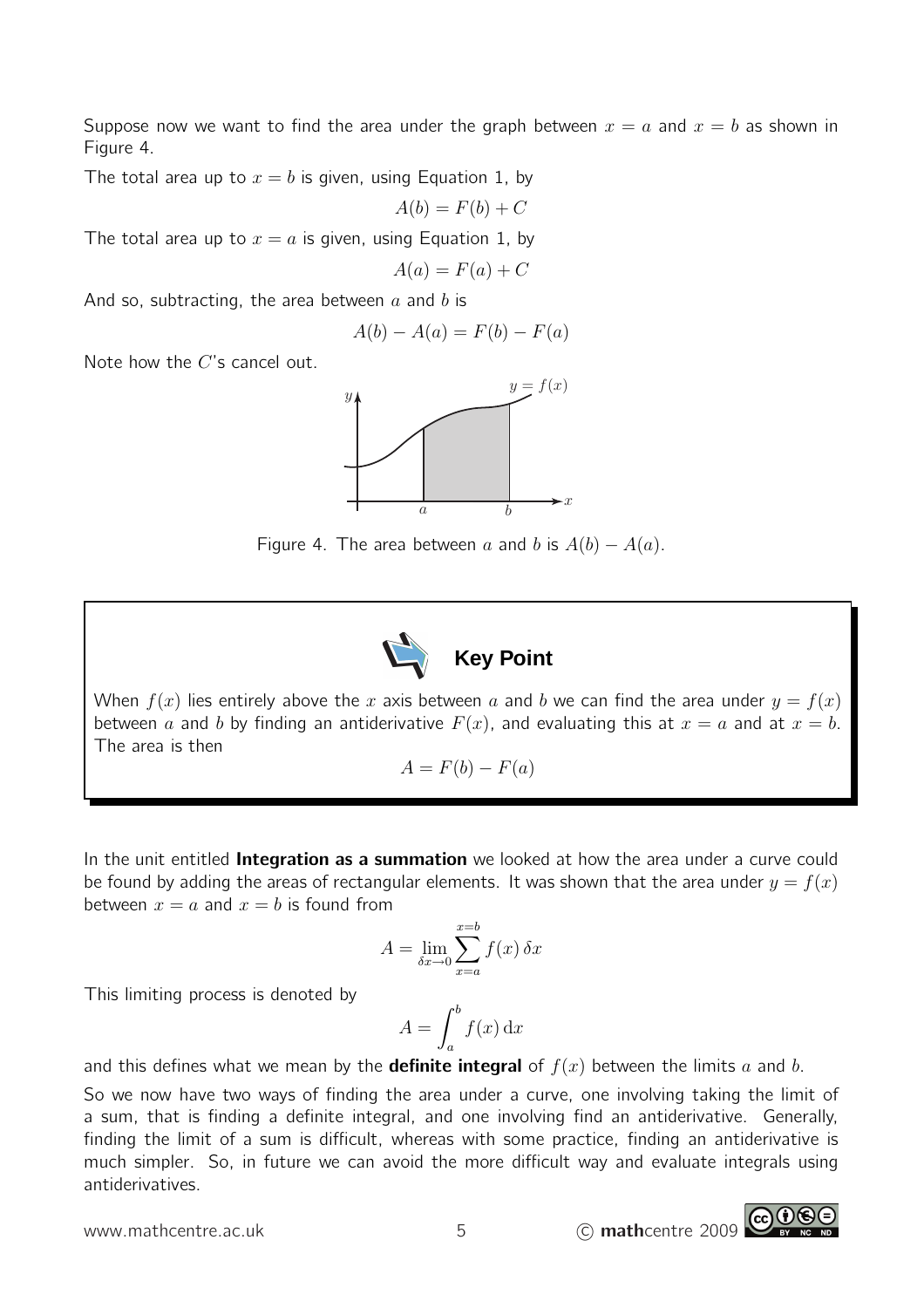

If  $F(x)$  is any antiderivative of  $f(x)$  then

$$
\int_{a}^{b} f(x) \mathrm{d}x = F(b) - F(a)
$$

#### Example

Suppose we wish to evaluate  $\lim\limits_{\delta x \to 0}$  $\sum_{ }^{x=1}$  $x=0$  $x^2 \, \delta x$ . This limit of a sum arises when we use the sum of small rectangles to find the area under  $y=x^2$  between  $x=0$  and  $x=1$ . This limit defines the definite integral

$$
\int_0^1 x^2 \, \mathrm{d}x
$$

Using the Key Point above we can evaluate this integral by finding an antiderivative of  $x^2$ . This is  $F(x) = \frac{x^3}{2}$ 3  $+C$ . We evaluate this at  $x=1$  and  $x=0$  and find the difference between the two results:

$$
\int_0^1 x^2 dx = \left(\frac{1^3}{3} + C\right) - \left(\frac{0^3}{3} + C\right) = \frac{1}{3}
$$

Note that the  $C$ 's cancel - this will always happen, and so in future when dealing with definite integrals we will omit the  $C$  altogether. It is conventional to set the previous calculation out as follows:

$$
\int_0^1 x^2 dx = \left[\frac{x^3}{3}\right]_0^1
$$
  
=  $\left(\frac{1^3}{3}\right)$  -  $\left(\frac{0^3}{3}\right)$   
=  $\frac{1}{3}$ 

More generally we write

$$
\int_{a}^{b} f(x) dx = [F(x)]_{a}^{b}
$$

$$
= F(b) - F(a)
$$

www.mathcentre.ac.uk 6 c mathcentre 2009

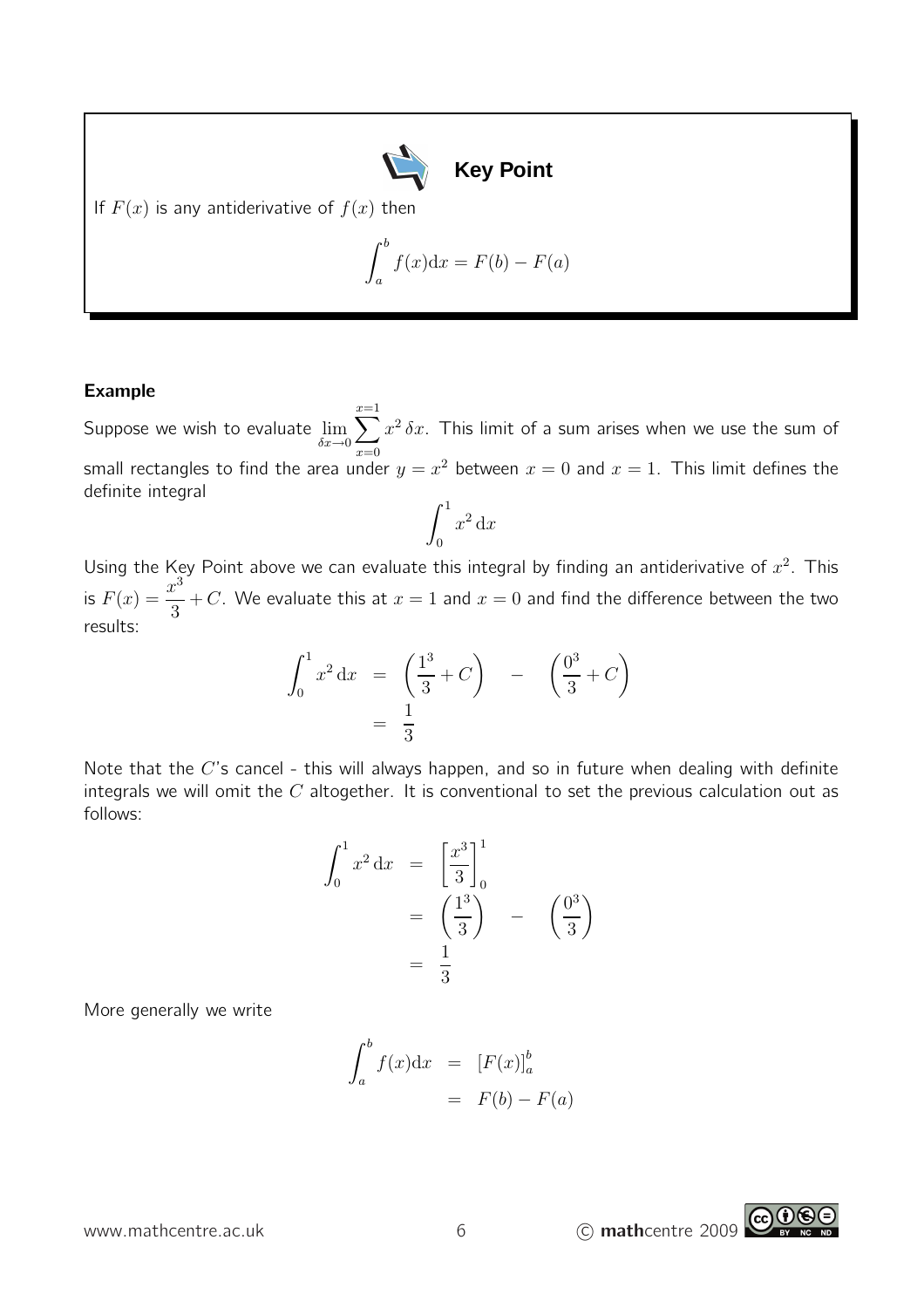## Exercises 2

Evaluate the following limits of sums using antiderivatives.

1. Find 
$$
\lim_{\delta x \to 0} \sum_{x=0}^{x=1} x^3 \delta x
$$
.  
\n2. Find  $\lim_{\delta x \to 0} \sum_{x=1}^{x=2} x^4 \delta x$ .  
\n3. Find  $\lim_{\delta x \to 0} \sum_{x=0}^{x=1} e^{2x} \delta x$ .

# **4. Indefinite integrals**

As we have seen definite integration is closely associated with finding antiderivatives. Because of this it is common to think of antidifferentiation in general as integration. So when asked to reverse the process of differentiation this is commonly referred to as integration.

In the Example on page 2 we found antiderivatives of  $f(x) = 12x^2 - 14x + 12$ . Using integration notation we would commonly write

$$
\int (12x^2 - 14x + 12) dx = 4x^3 - 7x^2 + 12x + C
$$

and refer to this as the **indefinite integral** of  $12x^2 - 14x + 12$  with respect to x. The constant  $C$ is called the **constant of integration**. Tables of antiderivatives such as Table 1 are often called Tables of Integrals.



The **indefinite integral** of the function  $f(x)$ ,  $\int f(x)dx$ , is another function. It is given by  $F(x) + C$  where  $F(x)$  is any antiderivative of  $f(x)$  and  $C$  is an arbitrary constant.

The **definite integral** of the function  $f(x)$  between the limits a and b,  $\int^b f(x) dx$ , is a number. It may be obtained from the formula  $F(b) - F(a)$ , where  $F(x)$  is any antiderivative of  $f(x)$ .

In this unit we have described how to carry out differentiation in reverse, leading to the concept of an antiderivative. We have also seen how we can use antiderivatives to find integrals. In subsequent units you can learn how to integrate a much wider range of functions that are met in engineering and the physical sciences.

www.mathcentre.ac.uk 7 c mathcentre 2009